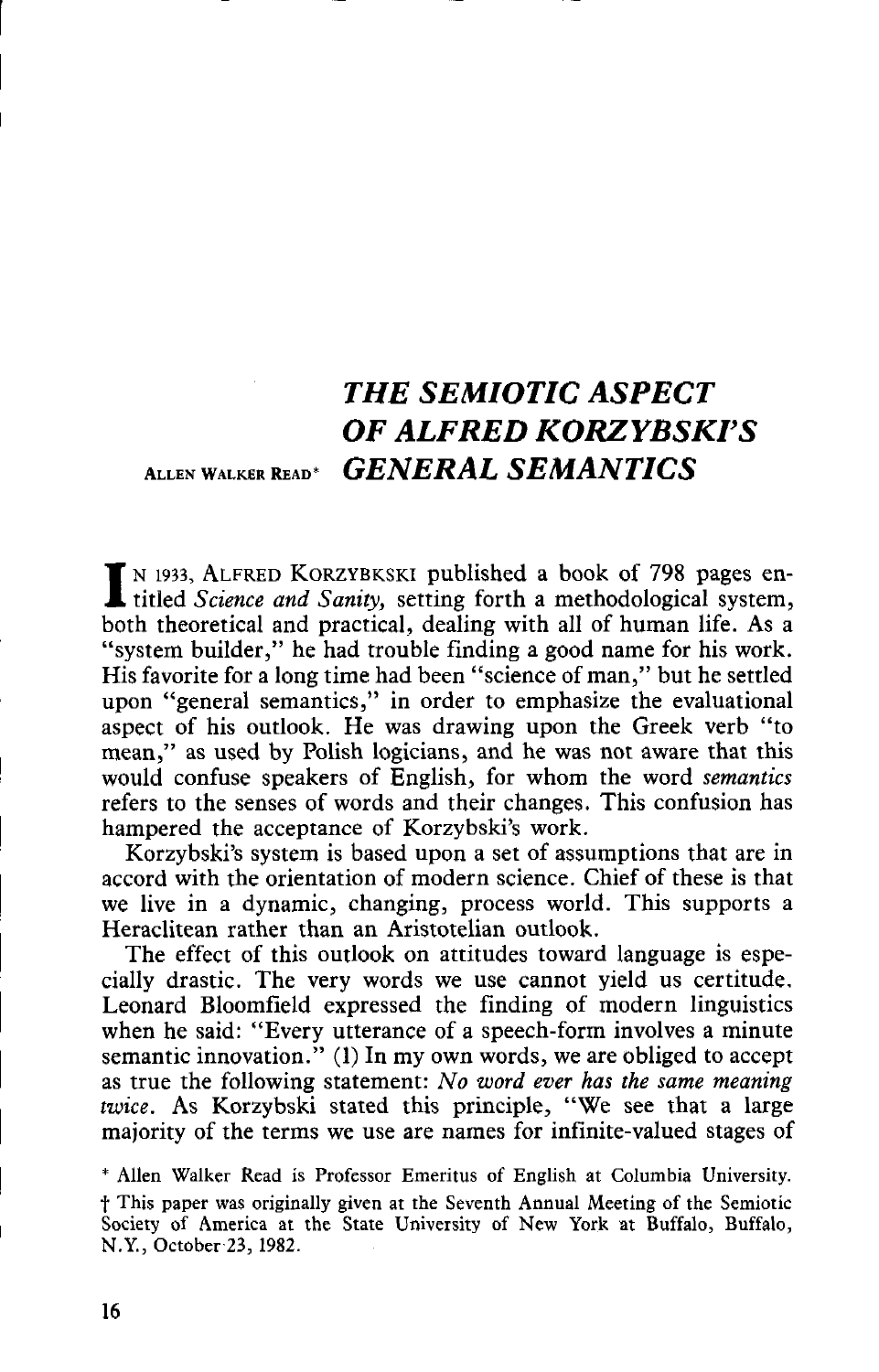processes with a changing content. When such terms are used, they generally carry different or many contents ." (2) The very words we use are shifting and ever-changing.

Does this outlook plunge us into "meaninglessness"? But that word may entrap us . Korzybski wrestled with this problem in the following passage :

The problems of meaninglessness . . . establish a most important semantic issue; namely, that what is "meaningless" in a given context on one level of analysis, may become full of sinister meanings on another level when it becomes a symbol for a semantic disturbance. (3)

During the time that Korzybski worked out his system, in the late 1920s, up to his publishing date of 1933, the word semiotics was not yet in vogue. It was brought into use about that time in writings of Charles Morris, who got it from the newly printed works of Charles S. Peirce. Korzybski would have found great inspiration in Peirce, but unfortunately he knew only one of his works, the Chance, Love, and Logic of 1923. From it he quoted this passage:

It is terrible to see how a single unclear idea, a single formula without meaning, lurking in a young man's head, will sometimes act like an obstruction of inert matter in an artery, hindering the nutrition of the brain, and condemning its victim to pine away in the fullness of his intellectual vigor and in the midst of intellectual plenty . (4)

Even without the word semiotics, Korzybski drew heavily upon such principles. He made the following outstanding statement: "Man's achievements rest upon the use of symbols. For this reason, we must consider ourselves as a symbolic, semantic class of life, and those who rule the symbols, rule us ." (5) He emphasized how the manipulation of symbols governs our lives. On a later page he continued: "When we say 'our rulers', we mean those who are engaged in the manipulation of symbols . There is no escape from the fact that they do, and that they always will, rule mankind, because we constitute a symbolic class of life, and we cannot cease from being so, except by regressing to the animal level."  $(6)$ 

He recognized that symbols have to be evaluated carefully. This is closely related to the issue of sanity referred to in his title, Science and Sanity. He made the following exposition of the evaluation of symbols:

A symbol may stand for: 1) Events outside our skin, or inside our skin in the fields belonging to physics, chemistry, physiology, [etc.]. 2) Psycho-logical events inside our skin, or, in other words, for s[emantic] r[eactions] which may be considered "sane," covering a field belonging to psycho-logics . 3) Semantic disturbances covering a pathological field belonging to psychiatry. (7)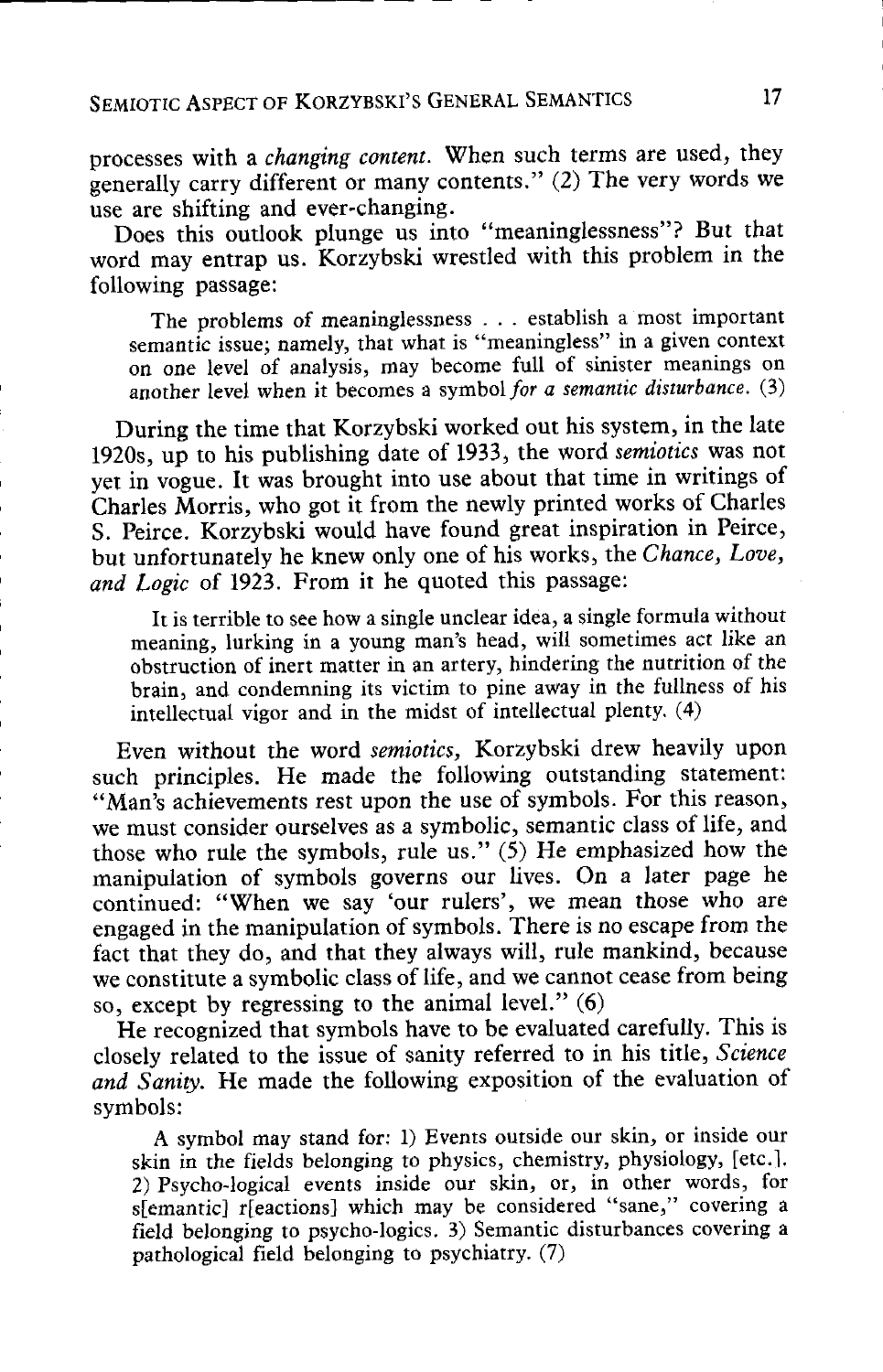One of the fundamental assumptions of semiotics  $-$  the impor $t$ ance of structure  $-$  was also basic to Korzybski's general semantics. Throughout Science and Sanity are strong statements on this subject. Early in the book we find this: ". . . we discover that all possible characteristics found in this world are due to structure, and so can be expressed in terms of structure, relations, and multi-dimensional order." (8) Then, 200 pages later, he said: ". . . the only possible content of knowledge is structural, as given in terms of relations and multiordinal and multi-dimensional order." (9) And then after another hundred pages: " $\ldots$  structure is the only possible content of science and of all human 'knowledge.' "  $(10)$ 

The word structuralism has been used in many ways in recent decades, but there are good grounds for calling the Korzybski of 1933 a "structuralist." The name then came to be applied to Leonard Bloomfield's brand of linguistics, which later was strongly attacked by Chomsky; and yet it is very common to call Chomsky himself a "structuralist." One must tread warily among epithets.

Korzybski's continued emphasis on structural issues led him to the position of what is now commonly called the Whorfian hypothesis . A strong statement of that hypothesis is set forth in the following passage:

We do not realize what tremendous power the structure of an habitual language has. It is not an exaggeration to say that it enslaves us through the mechanism of s[emantic] r[eactions] and that the structure which a language exhibits, and impresses upon us unconsciously, is automatically projected upon the world around us. (11)

Korzybski did not know Sapir's writing ; and Whorf's writing was still to come; but they do not have any statement about the Whorfian hypothesis that is clearer or more cogent than Korzybski's.

Equally fundamental to Korzybski's general semantics is the notion of "abstracting," a key term in his system. Out of the dynamic processes that make up our environment, we "select," by neurological mechanisms, what is necessary for our survival. This abstracting takes place on many levels . Awareness of the levels of abstracting is specially important.

This brings to our attention the natural ordering in the process world. Our perceptions begin with the lower orders, and by selecting and summarizing and generalizing, we can pass on to higher orders. Our human capacities allow us to continue indefinitely into the higher orders.

In order to make his system clear for students, Korzybski developed various models and devices . Best known of these is what he called the "structural differential." Such a model is of course an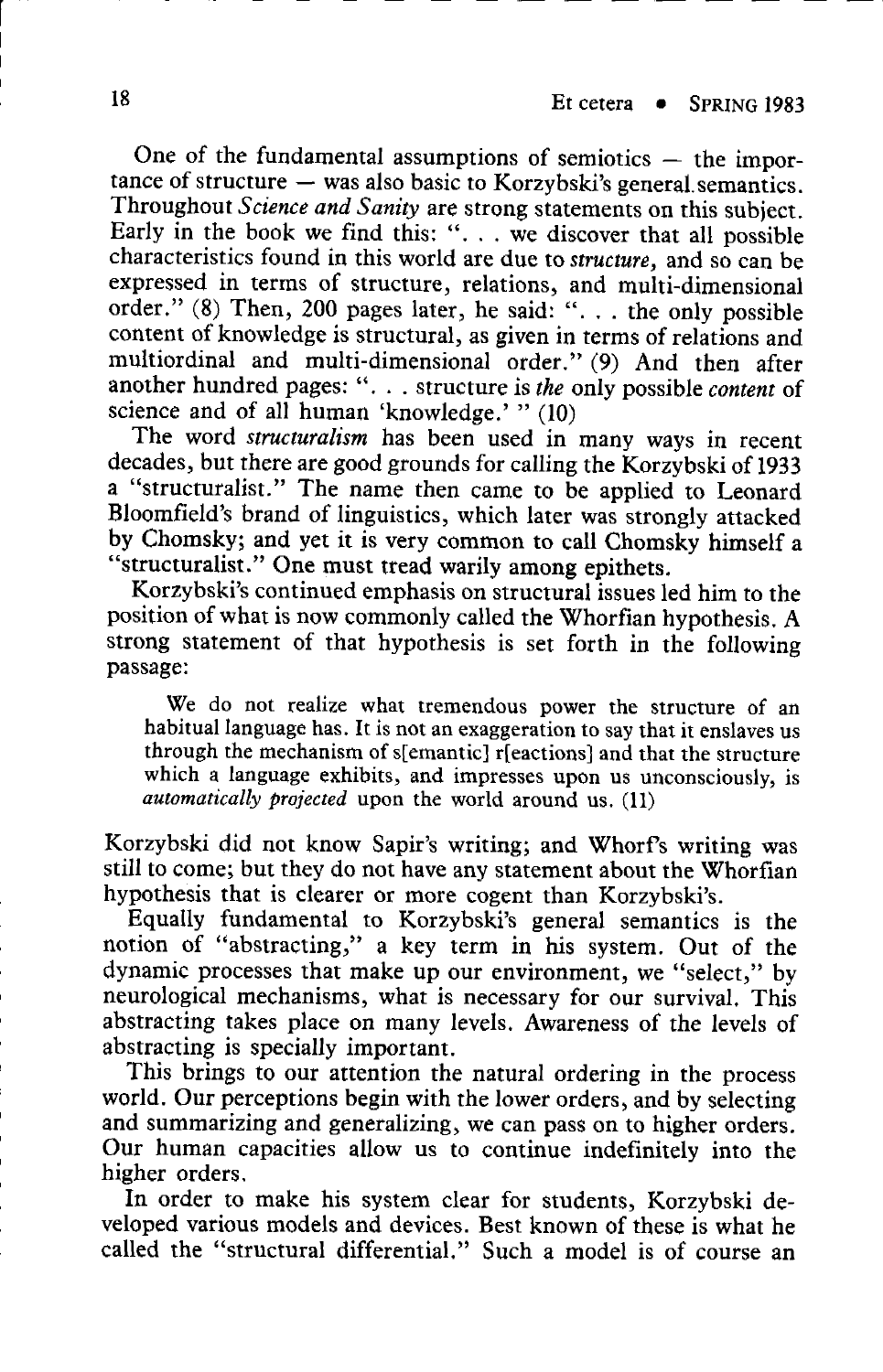over-simplification, but it has been found to be an effective teaching device.

This "structural differential" postulates an "event level" (in the process world, silent, non-verbal), containing the unlimited number of features or characteristics of the universe . Those features that are perceived, with many left out, lead to an "object level" (still non-verbal), and selected features from that lead to the "labels" that are part of language. These labels are also in levels, giving greater and greater abstractions. This layering of abstract levels is fundamental in semiotic analysis .

The present director of the Institute of General Semantics, Charlotte Read, has written as follows concerning the abstracting process :

Humans, unlike animals, are not only able to abstract on indefinitely many higher orders in their generalizing, inferring, etc ., but can know that they do so, can build theories and test them in practice, write books, can "think about thinking," etc. Generalizations of higher orders are acknowledged to have important benefits for economy and simplicity in building theories, and for the transmission of knowledge . They may also be dangerous if not checked with "facts" (May I note that the word fact must be put in quotation marks!) or related to consequences. Inferential knowledge, when consciously accepted as inferential, forms the hypothetical knowledge of modern science and ceases to be a dogma. The "as if" character of our knowledge can be applied to our ordinary living. Consciousness of our processes of abstracting and projecting is connected with the basic premises of general semantics . (12)

The structural differential is usually presented in a twodimensional chart. At the top of such a chart is a broken-off parabola, with its arms going upwards indefinitely. This represents the "process level," or "event level," consisting of the submicroscopic dynamic "characteristics" that are inferred but not yet perceived on that level.

A circle below the parabola represents the object, as perceived by the senses, still silent, without the intervention of language labels . The question has troubled me for a long time as to whether we can say that there are objects in nature. I rather believe that Korzybski thought not. In Science and Sanity he stated: "In fact, even objects, as such, could be considered as relations between the submicroscopic events and the human nervous system." (13)

Thus, whatever we perceive as objects are creations of the nervous system in its interactions with the process, event level. They are personal creations and may differ from culture to culture . In reading a light English novel, I found the following incident: A certain city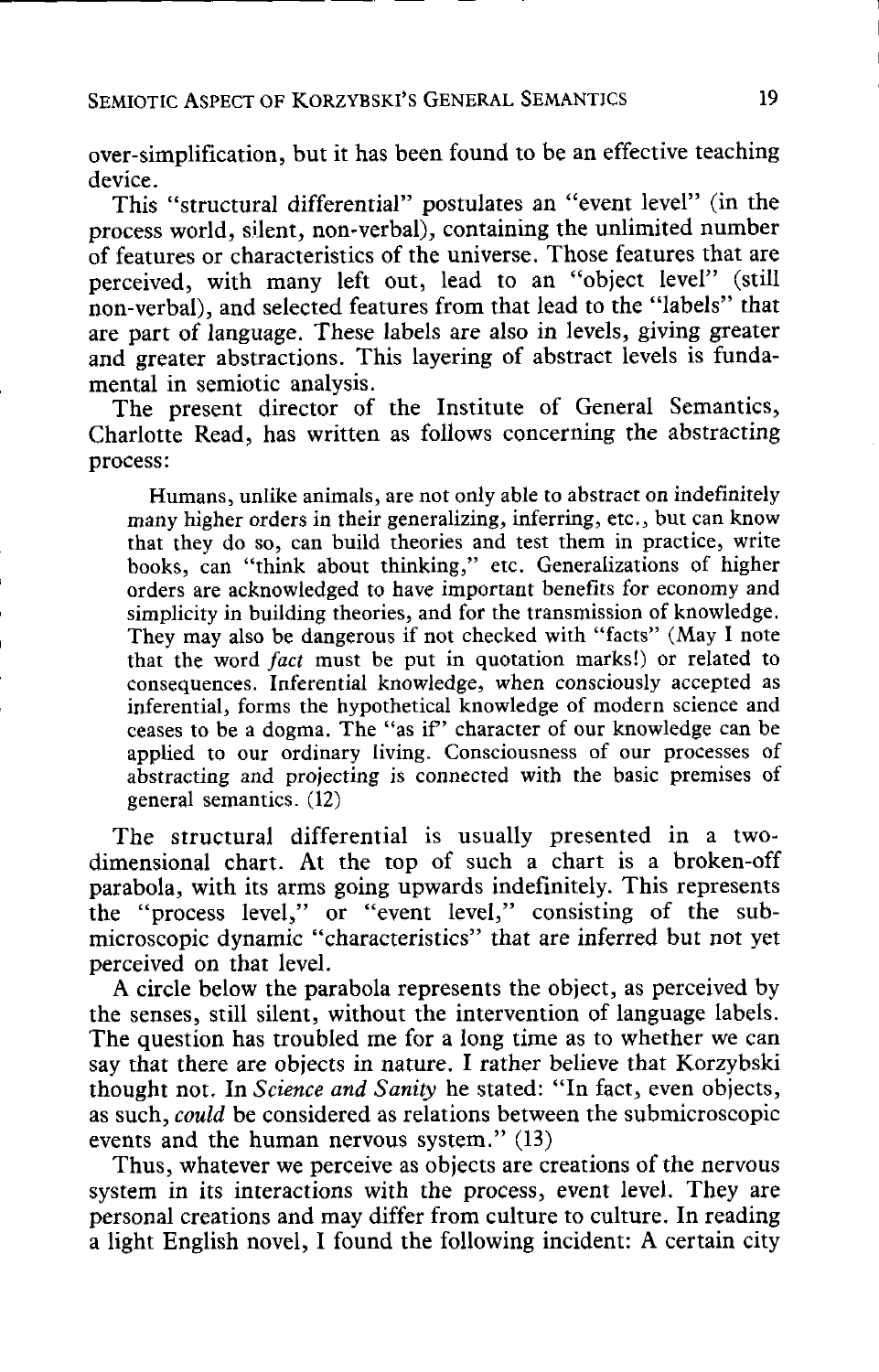child had never seen a horse by itself but always drawing a wagon or cart. When it looked out of the window and saw a horse alone walking down the street, it called out: "Look, Mother! There's a broken horse!" The accustomed entity had been destroyed, and consequently something was "broken."  $(14)$ 

In the diagram, the third level is where language enters, in applying labels and descriptions to what we perceive. These can go on indefinitely in higher and higher orders of generalization . (Parenthetically, you will notice that "up" and "down" are used indifferently, for the lower we go the higher is the order of abstraction.)

As we go farther, we get to inferences, theories, and doctrines, and by them we get our understanding of the inferred process level. Therefore, the labels swing around and can be attached to the event level. This is a neat representation of the circularity of knowledge.

Strenuous efforts are made in the teaching of general semantics to have a deep influence on the functioning of the nervous system, because talking the theory is not enough . In fact, the result should be the re-structuring of our habitual reactions . Korzybski regarded his work as a system of evaluation, and hence appropriate ethical behavior should be the result.

This turns off some academic people, who do not want their characters re-structured. It is "respectable" to stay only on an intellectual level, but a healthily integrated personality is not satisfied with that. This aspect of general semantics has aroused criticism. For instance, Eugene Nida, in an analysis of semantic elements, has said: "People like Korzybski have made many valuable observations but have tended to make of semantics a kind of ethic, while some 'devotees' have come to regard it as almost a religion." (15)

Inasmuch as Dr. Nida is Secretary of the American Bible Society, he ought to know what "religion" is, but I'm afraid that his use of the term is sadly devaluated, as in such popular sentences as "Baseball is his religion" or "She does her embroidery religiously every day." I myself am strongly secularist and try to seek out ethical behavior without the blighting effect of religion . Korzybski certainly did point out a "way of life," but it was wholly non-religious.

Will anyone ever criticize semiotics for being a religion? So far as I know, this has not yet happened . But its insights are so profound and so all-pervasive, sharing a great deal with Korzybski's general semantics, that a re-structuring of character could well be the happy result.

The field of semiotics will not have its proper impact until it is realized, following Korzybski, that the semiotic insights are not intellectual alone, but involve the whole of the personal organism,